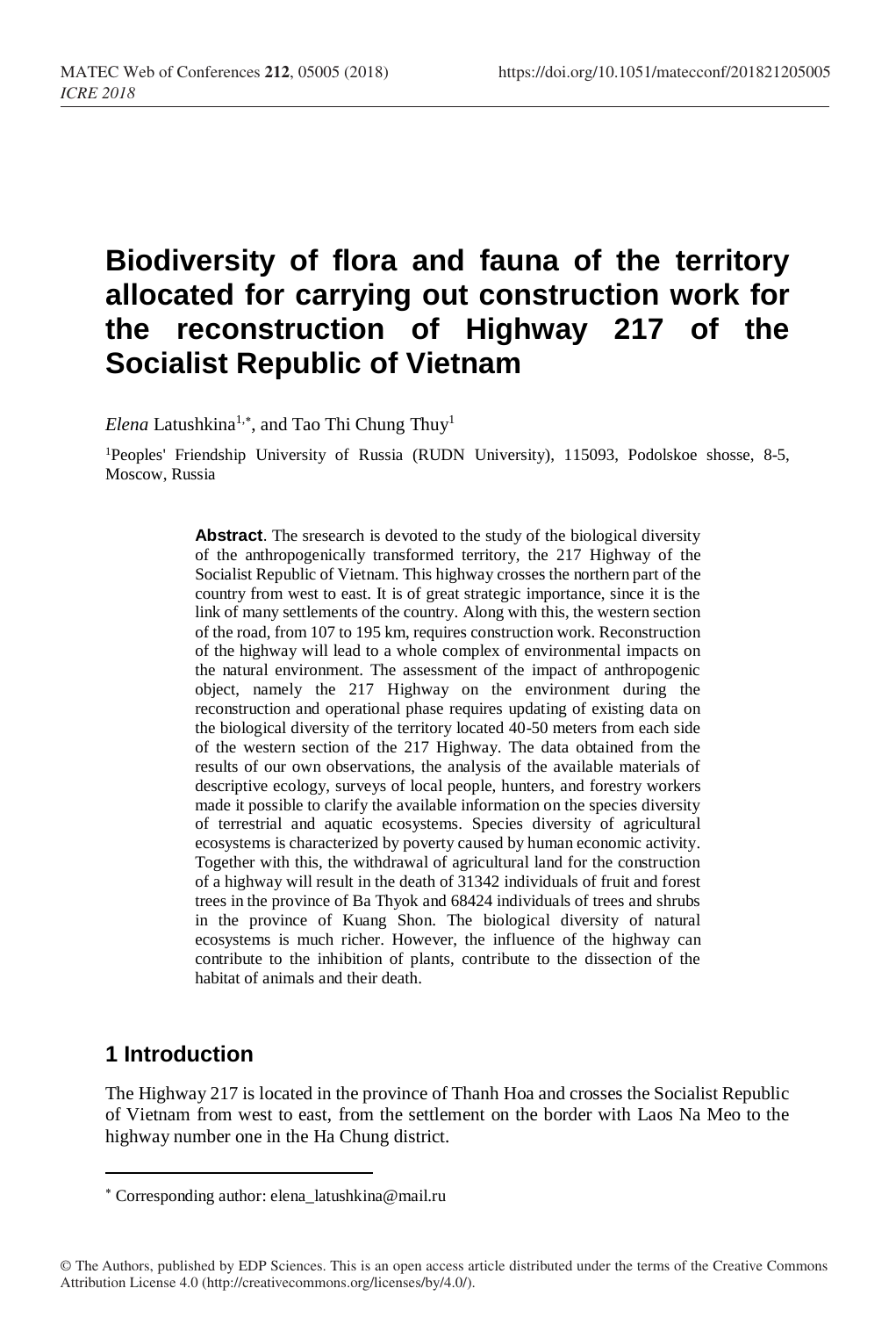The motorway connects five districts and connects small towns of local importance. The motorway passes through such major automobile roads as the National Highway 45, Ho Chi Minh Highway, as well as the National Road 15A and reaches the western border of the country with Laos.

5 large rivers and 264 small rivers and streams flow in the province of Thanh Hoa. The Highway 217 passes through the Ma River and touches the Lo and Luong rivers, which are tributaries of Ma, as well as small rivers and streams. Most of the settlements are located near the connecting highway and the abovementioned water reservoirs. The quality of the population largely depends on the quality of the water reservoirs [1].

At present the Highway 217's section from 107th to 195th kilometer, from the intersection of Highway 15 to the border crossing of Nao Meo in the Thanh Hoa province, does not meet modern requirements and needs reconstruction. In this regard, the Government of Viet Nam has decided to develop the project and conduct construction work to reconstruct one of the state highways, namely the 217 Highway.

To conduct an environmental impact assessment of construction works and to monitor the environment during highway operation, it is necessary to make a detailed description containing a list of plant and animal species prior to the start of construction work.

#### **2 Problem Statement**

The construction of roads for the restoration, laying, strengthening, expansion of the roadway, the creation of road infrastructure is associated with the seizure of land, cutting of shrub and woody plants, violation of habitats of living creatures and other environmental impacts on the environment. For a project assessment of these impacts, it is necessary to compile a list of species of plants and animals whose distribution area coincides with the territories involved in the construction.

#### **3 Research Questions**

The study is aimed at obtaining answers to the following questions: What is the list of species of plant and animal communities living at a distance of 40-50 m on both sides of the central longitudinal axis of the anthropogenic object, the 217 Highway? What kinds of flora and fauna will suffer as a result of construction works for the reconstruction of the 217 Highway on the section of 107-195th km? How many plants will die?

## **4 Purpose of the Study**

The purpose of the study is to characterize the biological diversity of the flora and fauna of the territory allocated for the construction of the 217 Highway (107-195th km) of the Socialist Republic of Vietnam.

## **5 Research Methods**

The study was carried out between 2015 and 2017 a section of the 217 Highway of a total length of 88 m. The width of the surveyed area was 80-100 m, 40-50 m on both sides of the central point of the cross-section of the roadway. The research methods were:

5.1. *Observation*. This method was used in the field, it was supposed to fill in the protocols, in which the species of plants and animals found along the highway were fixed.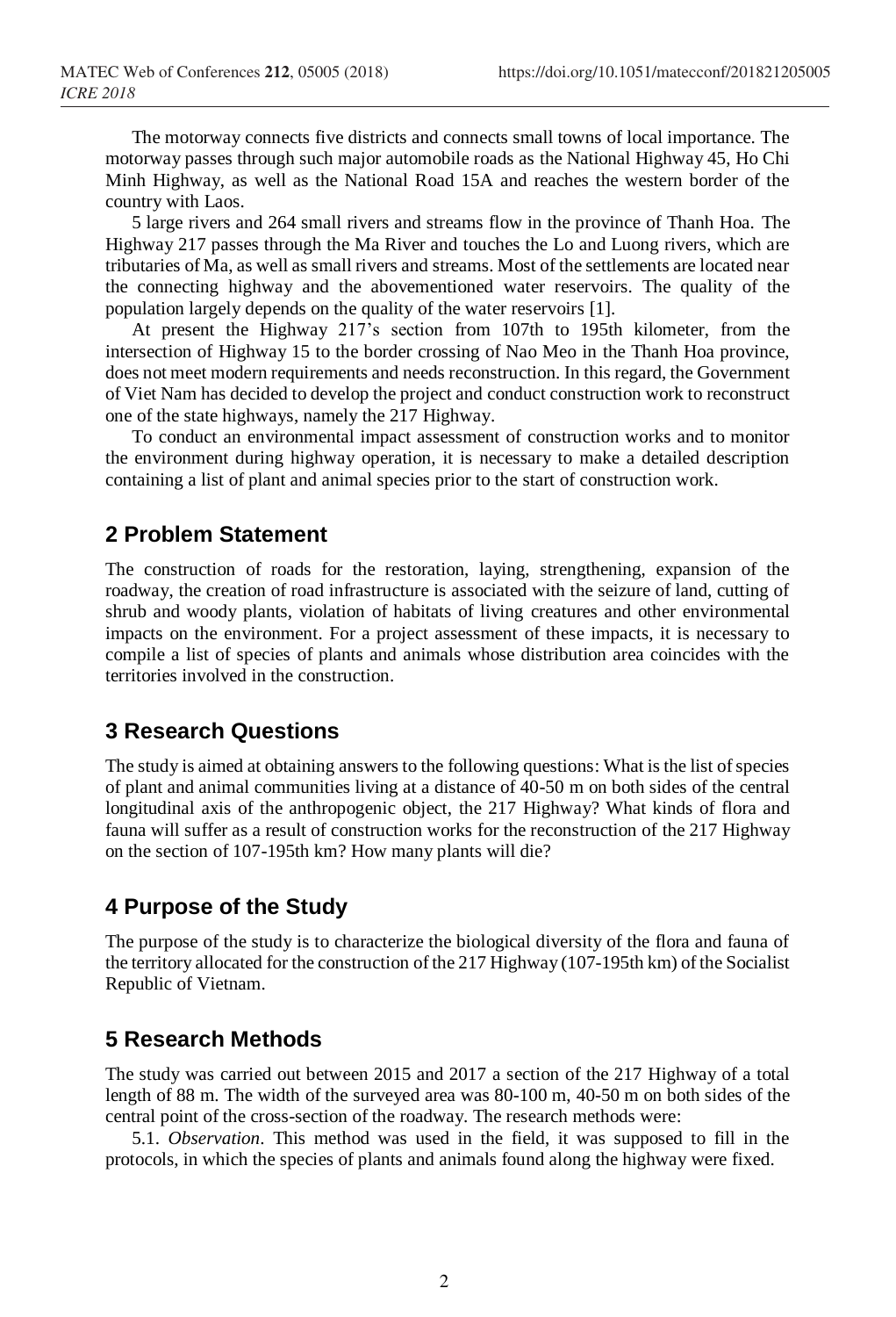5.2. The *polls* were used to obtain information on the species composition of the territory according to the data of local residents, hunters, forestry, and rural workers.

5.3. *Qualitative and quantitative analysis*. With the help of this method, a list of species and the number of plants to be cut due to construction.

## **6 Findings**

According to the results of research, representatives of 2608 species and 211 families of vascular plants live in the province of Thanh Hoa. The vegetation of agricultural areas is characterized by the presence of annual plants (rice, corn, potatoes, sweet potatoes, beans, vegetables, etc.) and perennials (tea, fruit trees, etc.).

In the studied area, biological diversity is represented by 124 species of animals belonging to the 31st family, of which bats (Chiroptera) represent the most numerous family in number of species – 38 (30,6 %). Carnivora – 31 species (25 %), Rodentia – 22 species (17,7 %), Primates – 12 species (9,6 %), Artiodactyla – 11 species (8,8 %). The following species inhabit the territory: Lagomorpha, Insectivora, Scandenta, Pholidota, Dermoptera, and Proboscidae among Perissodactyla. We should also mention Vespertilionidae, Hipposideridae, Viveridae, Muridae, which have ten or more species. Nine species were noted in the family of Cercopithecidae, eight –Mustelidae and Felidae, six –Sciuridae. The rest of the families include no more than five species.

The biological diversity of birds is characterized by 293 species from 38 families in 11 suborders, of which sparrows account for the largest number of species and families: 38 families, 192 species (65.5%). The family of kingfishers is represented by 17 species, falcons  $-16$  species, woodpeckers  $-15$  species, pigeons  $-14$  species, cuckoo  $-12$  species, etc.

Birds are distributed in three geomorphologically homogeneous areas. The largest number of species lives in hilly and mountainous areas. Less of them are in urbanized areas, fields, and residential areas.

Biological diversity includes 73 species of reptiles. Thus, frogs belong to 18 families, three suborders, two classes; 50 species of reptiles belong to 15 families, two suborders. 23 species of amphibians belong to three families, one suborder. Among them, the family of Ranidae (real frogs) is dominated by 18 species, then the Colubridae goes with 16 species, the family of Emydidae (tortoises) amounts to 7 species, the rest of them have 1-5 species.

Wetland ecosystems. Aquatic plants (Macrophyte) have 34 species of aquatic plants belonging to vascular spore (Pteridophyta) and industrial (Spermatophyta) seed plants, which are distributed in the territories of river waters, streams, ponds, and submerged fields. Aquatic plants can participate in the natural treatment of polluted waters. Some species are used in wastewater treatment of food industry enterprises, hospitals, for example, the reed Phragmitis comunis Trin, some species of algae, duckweeds. There are 93 species of phytoplankton were found in various water bodies. This diatom algae (Bacillariophyta) – 32 species (35%), algae (Cyanophyta) – 17 species (18%), green algae (Chlorophyta) – 29 species (31%), and Euglenophyta – 12 species (13%), etc.

There are 53 species of zooplankton belonging to copepod crustaceans, branching crayfish, rotifers, shellfish, and insect larvae in water bodies. In the composition of zooplankton, the branching crawfish occupy the highest percentage of species composition (41%), There are also the following species: rotifers (28%), copepods (23%), copepods (4%), and larval insect groups (4%).

More than that, there are 29 species of benthos. The group of mollusks: Mollusca-Gastropoda – 11 species. The group of bivalve mollusks: Mollusca-Bivalvia – 9 species. The group of shrimp crustaceans: Crustacea-Macrura – 7 species, etc.